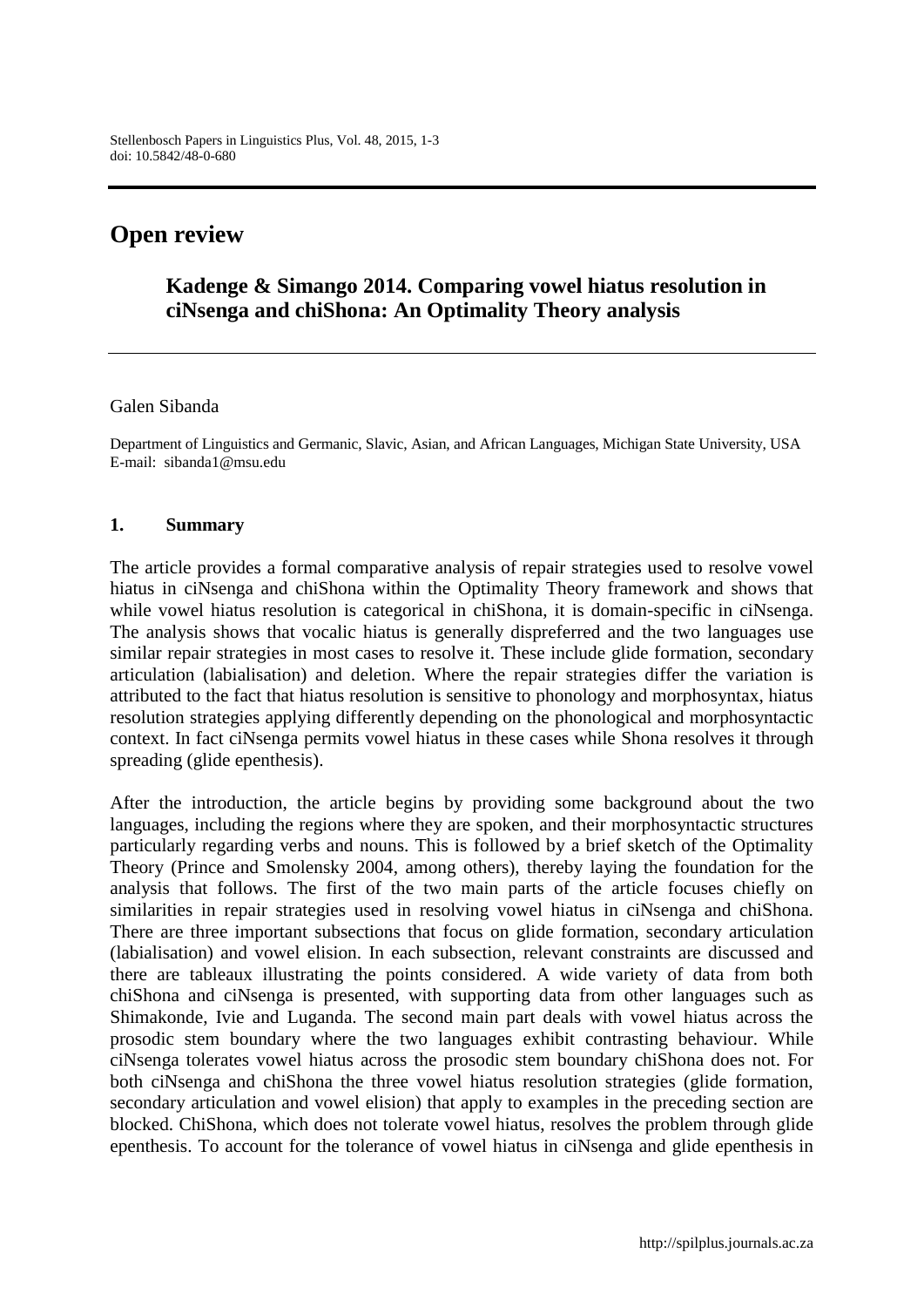chiShona the authors propose using two alignment constraints, ALIGN (ROOTverb,  $L, \sigma, L$ ) and ALIGNL-PSTEM that are ranked in the reversed order in the two languages. The final section is the conclusion summarising the general discussion in the article.

### **2. Evaluation**

The article definitely contributes to our understanding of hiatus resolution in Bantu particularly from a synchronic point of view. Comparing two languages must be applauded as it highlights the complexity of this phenomenon within the Bantu language family. This study also represents an important attempt to analyse complex vowel hiatus data using the Optimality Theory (OT) framework. While many current articles on OT in the United States no longer explain the basic tenets of the theory, the authors provided this in section 3, showing an awareness of their South African readership who might otherwise be unfamiliar with the theory. By identifying the environment where normal strategies for resolving vowel hiatus fail as across the prosodic stem boundary and also by using two alignment constraints, ALIGN (ROOTverb, L,  $\sigma$ , L) and ALIGNL-PSTEM the authors are able to avoid a constraint ranking paradox within the same grammar. Without these two constraints the first ranking would allow normal solutions such as glide formation, secondary articulation (labialisation) and vowel elision to apply while re-ranking the same constraints would license vowel hiatus or glide epenthesis in what otherwise looks like the same environment. While re-ranking the same constraints within a single grammar is permissible in OT it has always been one weakness of the theory as its motivation is not obvious other than to just get the correct result. The article also presents compelling sets of data and tableaux although a welcomed addition, would have been to have at least one more tableau illustrating how earlier examples in section 4 are evaluated in the presence of the two alignment constraints.

While the analysis in the article seems very reasonable from a synchronic OT standpoint, a question that might need to be answered is whether or not, or to which extent phonology (or more specifically OT) needs to use findings from other branches of linguistics. Phonological proposals that contradict phonetic findings are often rejected. Here the analysis provided seems to ignore findings from diachronic studies in section 5 and yet one would think that conclusions that are also in tune with findings from other branches of linguistics would strengthen the argument presented unless the accuracy of those findings is doubtful. What complicates the data presented in the article are historical changes similar to those found in many other Bantu languages. CiNsenga examples in Table 10 reflect complete initial consonant loss hence Robert Kohno's (1995) proposal of an empty C node. ChiShona examples in Table 11, on the other hand, reflect sound changes with partial consonant losses, forms where glides are not generally used when there is no preceding vowel. Underlying object markers and vowel initial verb stems and their corresponding surface forms are in fact allomorphs. While the glides before the vowels in surface forms appear inserted, at least from a synchronic perspective, they are in fact reflexes of Proto Bantu \*g, \*j and \*b (see for example, Sibanda 2011, Ngunga 1997, for similar changes). Therefore, a lingering question about the analysis in the article is whether or not alignment constraints will always be the best constraints to use when dealing with consonant losses and glides that are assumed to be inserted synchronically. In other words, is OT always going to ignore morphology and findings from diachronic studies? (For morphology on its own, one can of course appeal to the notion of 'item and process' versus 'item and arrange'.) Also, considering the case of chiShona, when dealing with allomorphs is it always best to choose one and to prefer